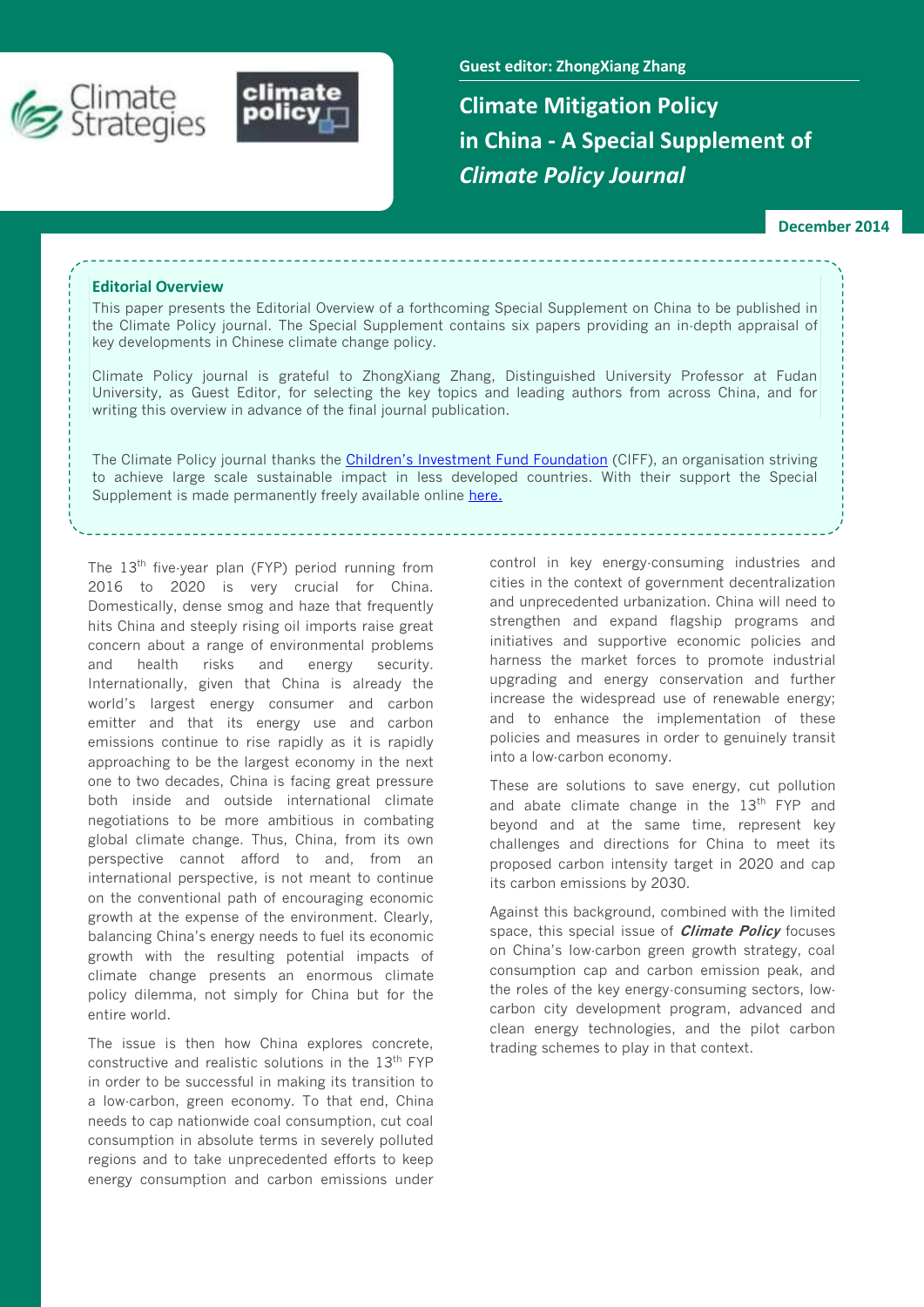# **China's low-carbon green growth strategy**

China is convinced of the need to clean up her development act and shift to a new development paradigm different from the existing one characterized with overconsumption of material goods. In that context, the article by Professor Yongsheng Zhang from Development Research Center of the State Council discusses how to formulate low-carbon green growth strategy in China and sets the tone of this whole special issue.

#### **Coal consumption cap and carbon emission peak**

Given that China's energy mix is coal-dominated, abating CO2 emissions in China is closely linked to rein in its energy consumption in general and its coal consumption in particular. Dense smog and haze that frequently hits in Beijing and other places in China has sparked China's determination to cut coal consumption in absolute terms in Beijing-Tianjin-Hebei region, Yangtze River Delta and Pearl River Delta by 2017. The article by Professor ZhongXiang Zhang from Fudan University and Dr. Fuqiang Yang from Natural Resources Defense Council China Program analyses the possibility for China undertake unprecedented measures to cap nationwide coal consumption to let it peak by 2020. This, combined with projected continuous growth afterwards in oil and natural gas to offset reductions in coal-related CO2 emissions, would lead overall national CO2 emissions to peak in 2030 or earlier. This suggests that China's recent commitment to cap its carbon emissions by 2030 is ambitious but achievable.

# **Key energy-consuming sectors**

The power generation, industry, building and transport sectors account for about the three quarters of China's total energy use and the resulting carbon emissions. Thus these energyconsuming sectors are crucial for China to meet its own set energy-saving and carbon mitigation goals. The article by Professor Can Wang from Tsinghua University and his collaborators identifies the major gaps in energy and climate policies and suggests ways to close these gaps. The article suggests that a sectoral approach can serve as the first step under a prospective international climate treaty. In that context, it is argued that the cement, steel, aluminum sectors can be among the first group to be covered under the sectoral approach.

## **Low-carbon city development program**

In China, cities are responsible for more than 60% of total energy consumption, and their contribution continues to increase given projections that about two-thirds of the Chinese population will live in urban areas by 2030. Clearly, given unprecedented urbanization, cities will play an even greater role in shaping energy demand and CO2 emissions in the 13th FYP and beyond. Therefore, cities are the key to meeting China's proposed carbon intensity target in 2020 and carbon emissions target in 2030. The low-carbon city development experiment in the 10 provinces and 32 cities in the context of government decentralization will serve as the test ground to see whether they can stand up to the challenges. By reviewing the low-carbon development in these provinces and cities and undertaking a case study, the article by Professor Ye Qi from Tsinghua University and his collaborators discuses some features of the program and a variety of problems and challenges that it is confronted with, and suggests areas where need further improvements to make the low-carbon pilot program effective.

# **Advanced and clean energy technologies**

Technology is the key to meet China's the energysaving and emissions-cutting targets. The article by Professor Xiliang Zhang from Tsinghua University and his collaborators examines the role of advanced energy technologies, renewable energy and nuclear power to play in that context until 2050 using a large global economy-energy-environment model. The results derived clearly call for appropriate carbon pricing and supportive low-carbon energy and economic policies to accelerate the expansion of these technologies.

#### **Pilot carbon trading schemes**

Putting a price on carbon is considered a crucial step for China's endeavor of harnessing the market forces to reduce its energy consumption and carbon emissions and genuinely transiting into a